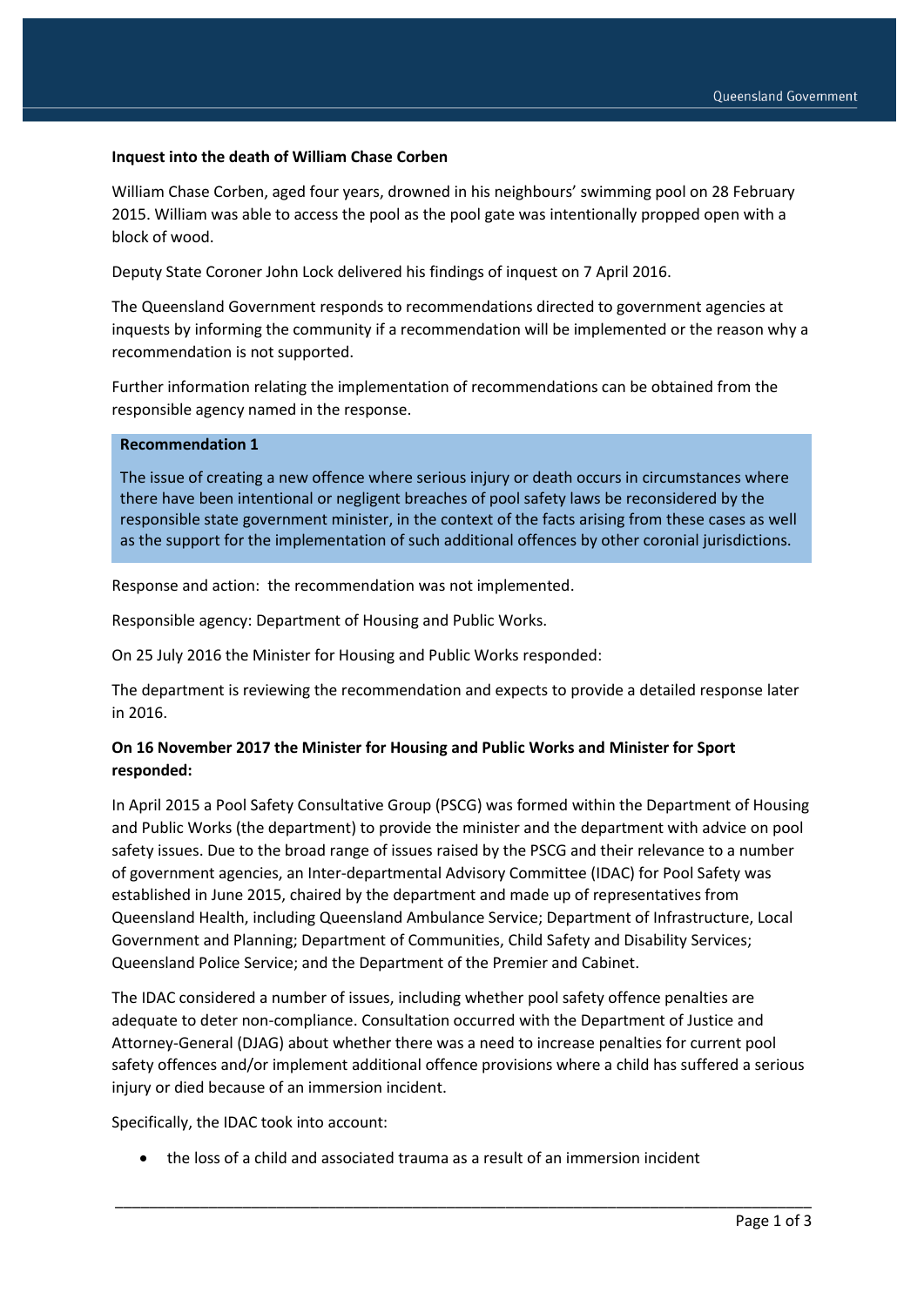- the need to balance compassion with punishing negligent acts, or any actions, resulting in the immersion incident
- that the *Building Act 1975* contains various penalty provisions with respect to failure to ensure that a gate or door giving access to a regulated pool is securely closed when it is not in use
- that offences under the Criminal Code may apply following a pool immersion incident depending on the circumstances surrounding the incident, including: negligent acts causing harm; leaving a child under 12 years unattended; grievous bodily harm; and manslaughter.

The IDAC recommended that no changes be made to any offences relating to pool safety as it was considered that existing offences in the Criminal Code are sufficient and that offences under the *Building Act 1975* are also at a satisfactory level to address circumstances involving the death or serious injury of a child resulting from breaches of pool safety laws.

The IDAC recommendations were made prior to delivery of the deputy state coroner's recommendations with respect to the inquests of William and T. Therefore, in April 2016, in view of coronial recommendation 1 for these matters, the minister requested that the Attorney-General, and each of the ministers whose departments were represented on the IDAC, advise their position with respect to the IDAC recommendations.

In response to this request the Attorney-General expressed the view that current Criminal Code provisions adequately address the issue and that any stand-alone offence of the type contemplated by the deputy state coroner would be more suitably accommodated within the *Building Act 1975*. The Premier and Minister for the Arts agreed that recommendations of the IDAC be provided to the deputy state coroner, and other ministers whose departments were represented on the IDAC supported the view of the IDAC that no further offences be created where a death or serious injury occurs in a swimming pool where there are intentional or negligent breaches of pool safety laws. The deputy state coroner was advised of this position by letter in September 2016, and provided with a report on issues considered by the IDAC and relevant outcomes in October 2016.

## **Recommendation 2**

The Queensland Police Service review their *Operational procedures manual* Chapter 8.5.11 regarding the investigation of swimming pool deaths to ensure all possible aspects of swimming pool compliance and safety are included in the investigation.

Response and action: the recommendation is implemented.

Responsible agency: Queensland Police Service.

On 12 July 2016 the Minister for Police, Fire and Emergency Services and Minister for Corrective Services responded:

Amendments to *Operational procedures manual* (OPM) section *8.5.11* 'Drownings occurring in swimming pools' have been made to include the following additional information (highlighted):

When a death occurs as a result of drowning in a swimming pool, the investigating officer should ascertain as much of the following information as is possible and include same on the relevant part of the Form 1: 'Police report of death to a coroner':

\_\_\_\_\_\_\_\_\_\_\_\_\_\_\_\_\_\_\_\_\_\_\_\_\_\_\_\_\_\_\_\_\_\_\_\_\_\_\_\_\_\_\_\_\_\_\_\_\_\_\_\_\_\_\_\_\_\_\_\_\_\_\_\_\_\_\_\_\_\_\_\_\_\_\_\_\_\_\_\_\_\_

(i) whether the pool is in ground or above ground;